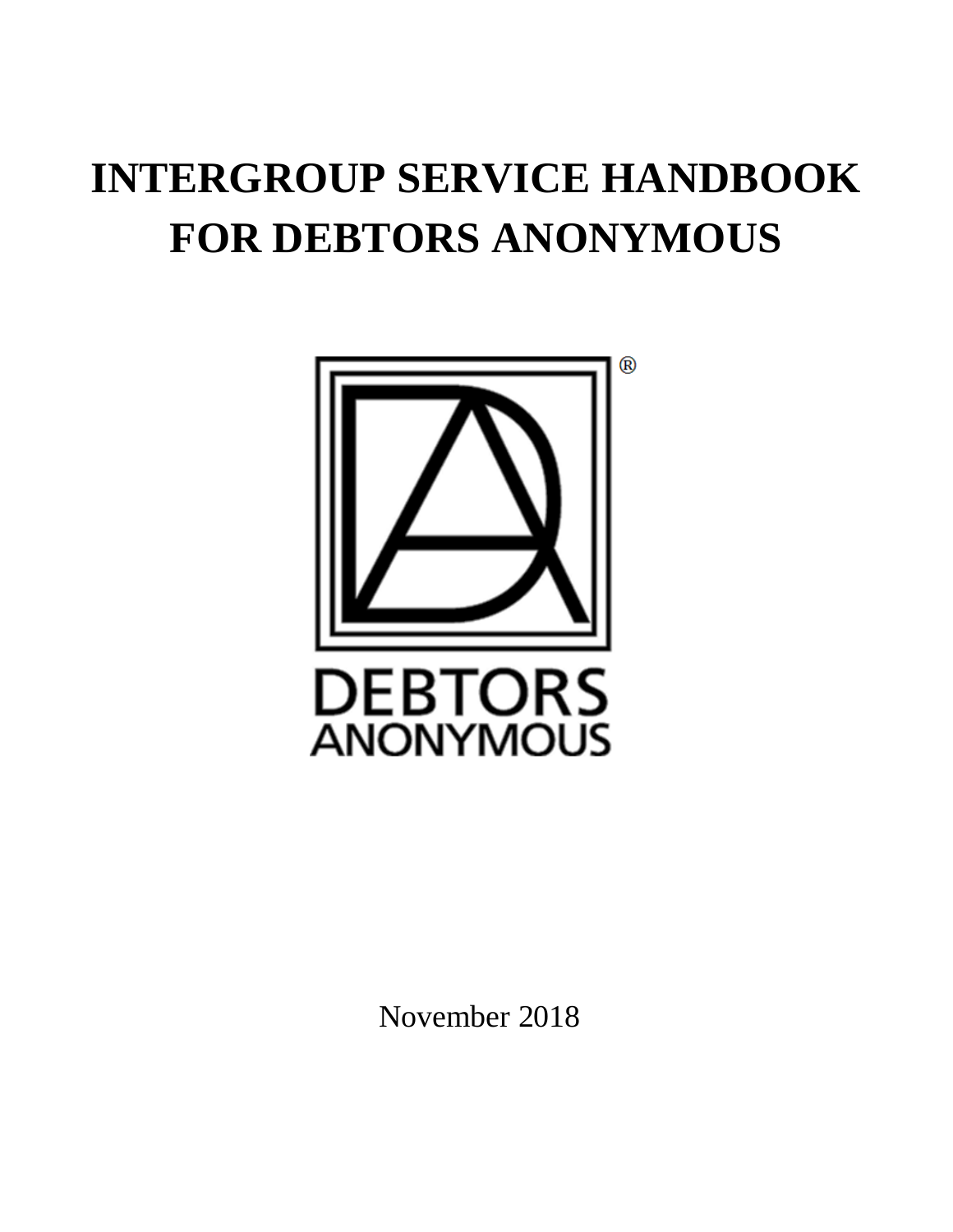# **Service Material in the D.A. Fellowship**

This is D.A. service material, produced in response to the needs of D.A. members for information and shared experience on specific service-related subjects. It reflects the guidance of the Twelve Traditions, the General Service Board (GSB) and the General Service Office (GSO,) and is developed from the shared experience of D.A. members throughout the Fellowship. Because service material reflects the current and ever-developing conscience of our Fellowship as a whole, it does not undergo the usual D.A. literature approval process, requiring final approval by the World Service Conference (WSC). Service material may be updated periodically under the auspices of the General Service Board to reflect current Fellowship experience.



© 2018 by Debtors Anonymous General Service Board, Inc. The Debtors Anonymous<sup>®</sup> logo and name are registered trademarks of Debtors Anonymous General Service Board, Inc. All rights reserved.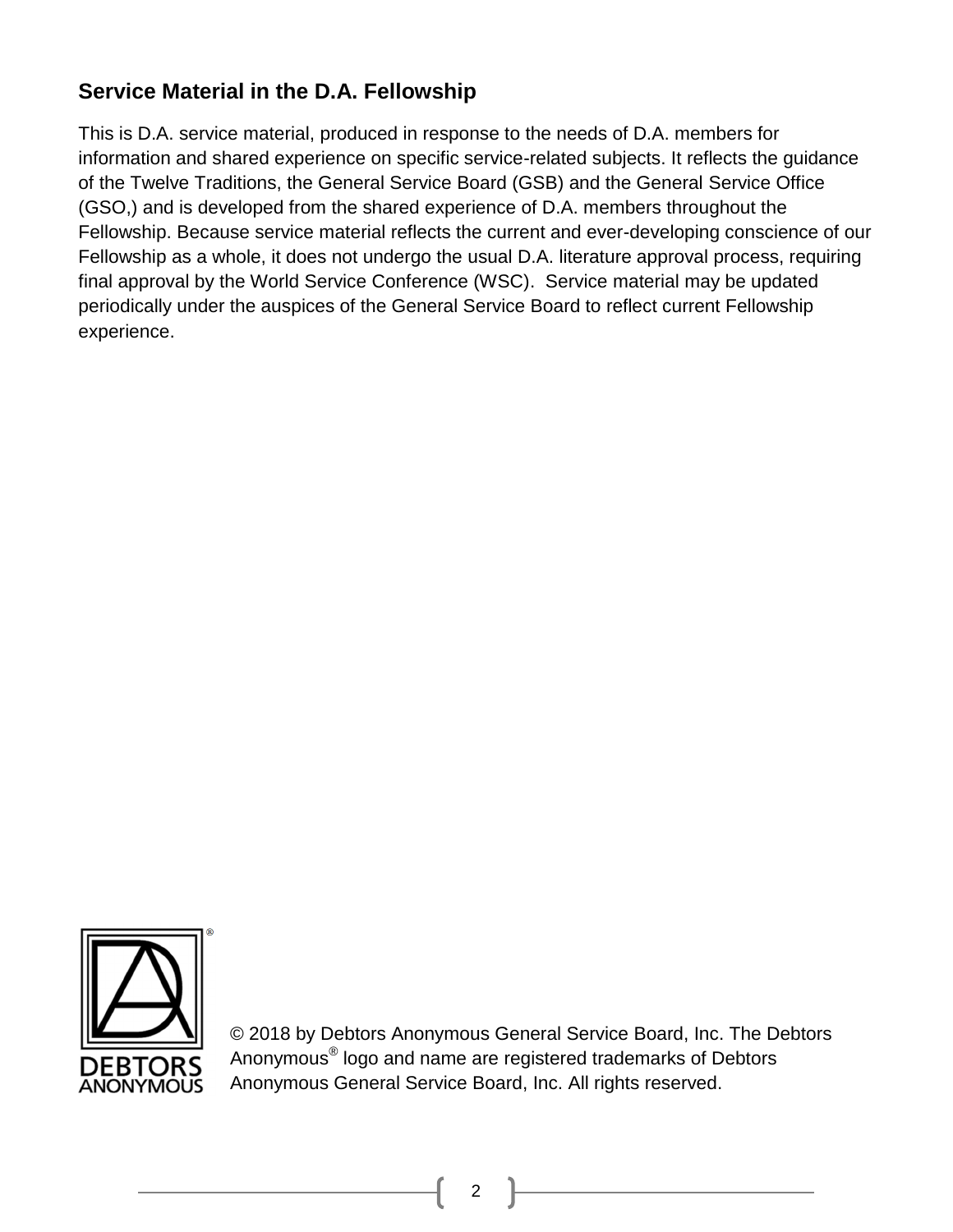# **Table of Contents**

| <b>TOPIC</b> | <b>PAGE</b> |
|--------------|-------------|
|              |             |
|              |             |
|              |             |
|              |             |
|              |             |
|              |             |
|              |             |
|              |             |
|              |             |
|              |             |
|              |             |
|              |             |
|              |             |
|              |             |
|              |             |
|              |             |
|              |             |
|              |             |
|              |             |
|              |             |
|              |             |
|              |             |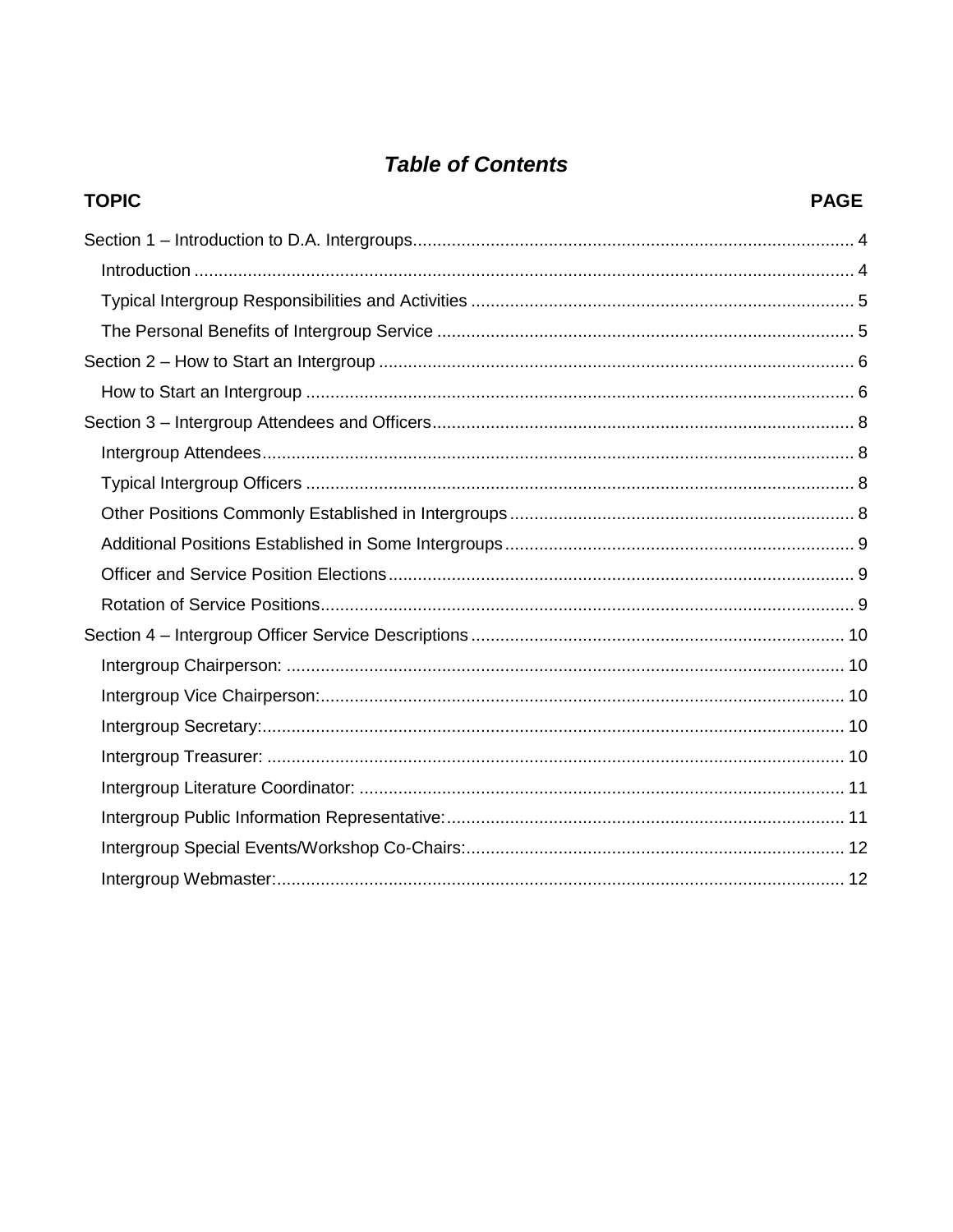# <span id="page-3-1"></span><span id="page-3-0"></span>*Section 1 – Introduction to D.A. Intergroups*

#### *Introduction*

The Intergroup is a gathering of D.A. members who represent D.A. groups throughout a geographic region. An Intergroup can also serve the needs of members who attend meetings on the telephone (Debtors Anonymous Telephone Intergroup – DATIG), or on the internet. Intergroups meet usually monthly or bi-monthly, to plan and provide services for the entire region. Intergroups play a vital role in carrying the D.A. message to the stillsuffering debtor and are often the first point of contact for people struggling with debt and debting.

The primary purpose of each Intergroup is to support the D.A. meetings within its regional area and to help direct newcomers to those meetings.

Beyond this basic and fundamental purpose, an Intergroup can serve as a clearinghouse for information. Groups can send representatives to general meetings of an Intergroup and share their experience, strength, and hope in carrying the message. New ideas and approaches can be exchanged. Groups can share their knowledge and experience with new or struggling groups.

Intergroups can also provide opportunities for cooperation on fellowship projects that are beyond the capacity of any one group. Thus, Intergroups develop regional meeting lists, develop and maintain websites, and sponsor events which enable debtors to come together and share their recovery.

Public information is another function that an Intergroup can perform that might be difficult for an individual group. Contacting the local media and making them aware of the existence and purpose of D.A. is sometimes hard for a small group. The same is true for contacting professionals, such as therapists and clergy, to inform them about the help available in D.A.

Intergroups can also participate in the general service structure of D.A. Each Intergroup is eligible to send an Intergroup Service Representative (ISR) to the annual World Service Conference (WSC). The ISR serves as the link between the Intergroup and the WSC, the General Service Board, and the GSO.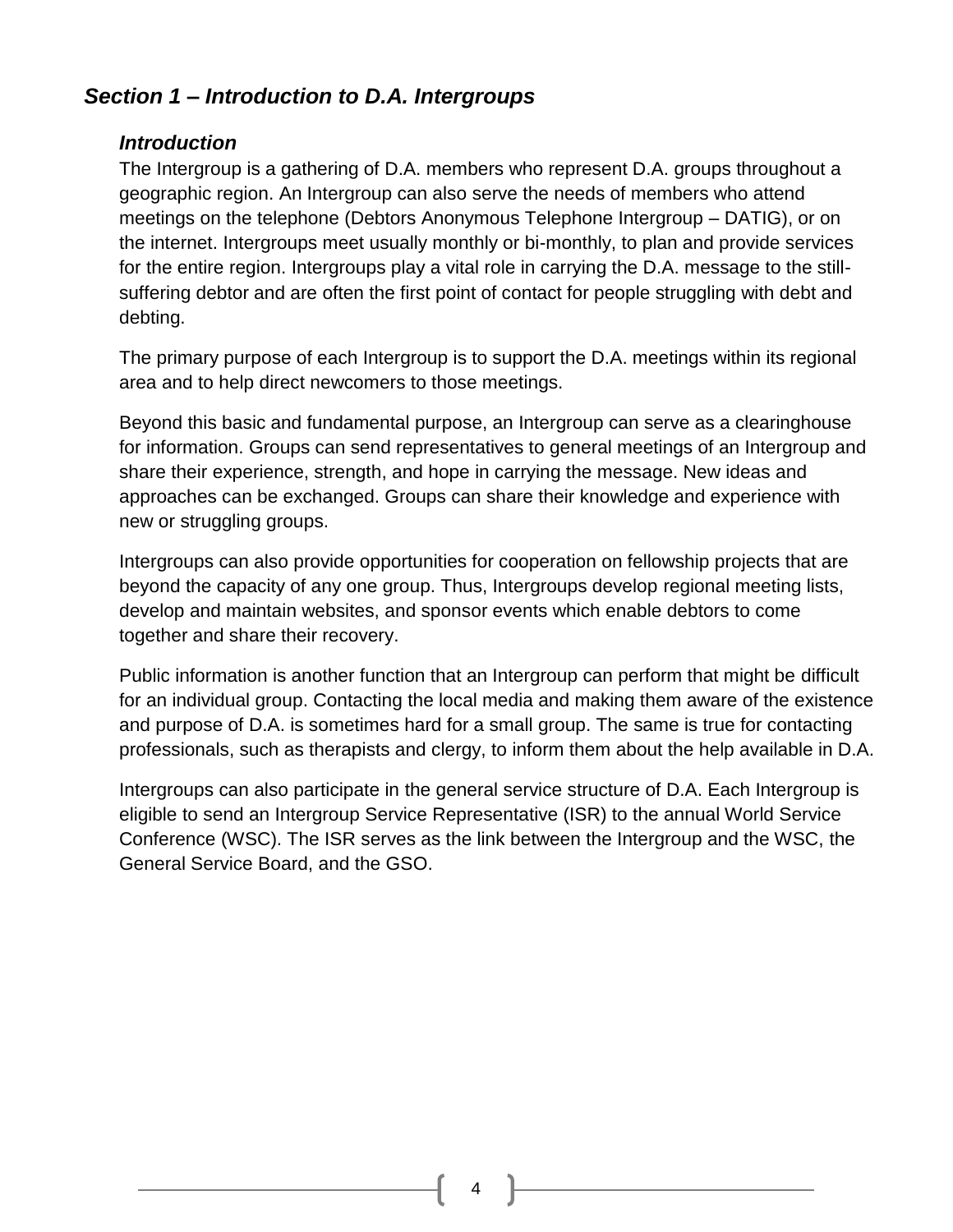# <span id="page-4-0"></span>*Typical Intergroup Responsibilities and Activities*

- Maintaining and distributing a current list of D.A. meetings days, times, and locations.
- Maintaining a website with relevant information for the regional D.A. community and for people interested in finding out more about D.A. Content an Intergroup website typically includes a list of meetings, plus information about D.A. events, free D.A. literature, meeting support materials, public information, and other resources.
- Sponsoring workshops and other special events.
- Publication of a regional newsletter, via hardcopy, internet, and/or email.
- Reaching out to and fielding inquiries about D.A. from the public, the media, and various professional communities.
- Disseminating communication to the regional D.A. membership from the General Service Office (GSO), the General Service Board (GSB), and/or the World Service Conference (WSC) committees and caucuses.
- Sponsoring an Intergroup Service Representative (ISR) to the WSC.
- Purchasing D.A. literature in bulk and selling it to groups. Some Intergroups sell D.A. literature regularly, while other sell literature only at special events, if they don't have a permanent space to store or sell it.

# <span id="page-4-1"></span>*The Personal Benefits of Intergroup Service*

We sometimes hear D.A. members say, "When I got busy, I got better." The personal benefits we receive from giving service can be numerous: We feel useful. We experience a sense of accomplishment, which enhances our self-esteem. We gain a sense of oneness with others. Being of service to an Intergroup helps members to keep our commitment to their own recovery.

Intergroups offer the opportunity to do service beyond the individual and meeting level. Simply attending an Intergroup meeting is where most D.A. members start. This may be followed by serving as the Intergroup Representative for an individual D.A. meeting. Members may also take on additional service positions such as Secretary or Treasurer, or volunteer to help plan and conduct an event.

Some members have said that had it not been for their service positions, which required them to stay engaged in Twelfth Step work, they might have stopped attending D.A. meetings altogether, once their early financial crises had passed.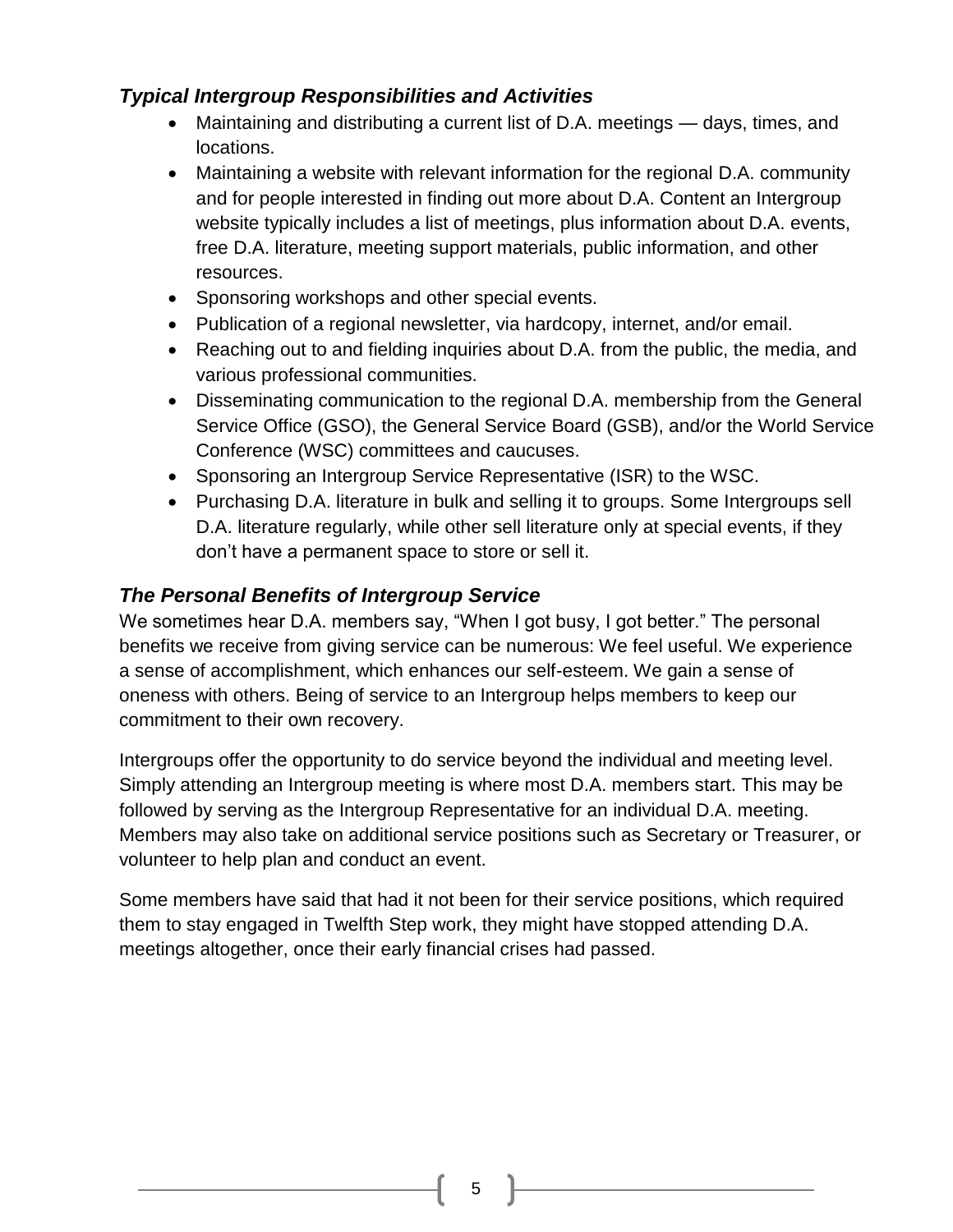# <span id="page-5-1"></span><span id="page-5-0"></span>*Section 2 – How to Start an Intergroup*

## *How to Start an Intergroup*

To start an Intergroup in your area, the best way to begin is with a thorough review of the details in this handbook and the Debtors Anonymous Manual for Service (DAMS). Familiarize yourself with the role, components, and importance of Intergroups. Then, working with members from the D.A. groups in your region, begin to establish an Intergroup vision and action plan.

If there are fewer than a handful of D.A. groups in your area, your groups and members might be better served by aligning with and seeking support from an existing Intergroup, rather than starting your own.

The following are recommended steps for starting an Intergroup:

- 1. Ask groups in the region for their commitment to develop and maintain regional D.A. resources and services, and conduct a vote on whether or not to create an Intergroup.
- 2. If the vote is yes, have each group elect an Intergroup Representative (IR). There is a detailed IR service position description later in this handbook. As new meetings start, each group should be encouraged to elect an IR to attend the Intergroup meetings.
- 3. Decide if the Intergroup will meet in person, by telephone conference call, Internet, or email, or some combination thereof.
- 4. After the Intergroup has chosen its meeting method, time, and place, the first meeting can be arranged, and an agenda proposed. That agenda may include tasks such as defining service roles and qualifications, electing officers, and deciding if the group will use parliamentary procedures for conducting business.
- 5. Develop a financial plan. In addition to creating an income and spending plan, many Intergroups open a checking account and/or a savings account, and establish an amount for a prudent reserve (see the D.A. Treasurer's Manual in the DAMS for guidance.)
- 6. Establish a method for receiving correspondence and inquiries. This could be a physical post office box or some sort of electronic correspondence.
- 7. Hold elections for service positions from among the D.A. members who have committed to attending the regular Intergroup meetings. At the minimum, elected positions usually consist of a Chair, Treasurer, and Secretary. Optional service positions can be established for public information, special events, web services, or other areas of special focus or activity.
- 8. Register with GSO (and re-register annually), at [www.debtorsanonymous.org](http://www.debtorsanonymous.org/)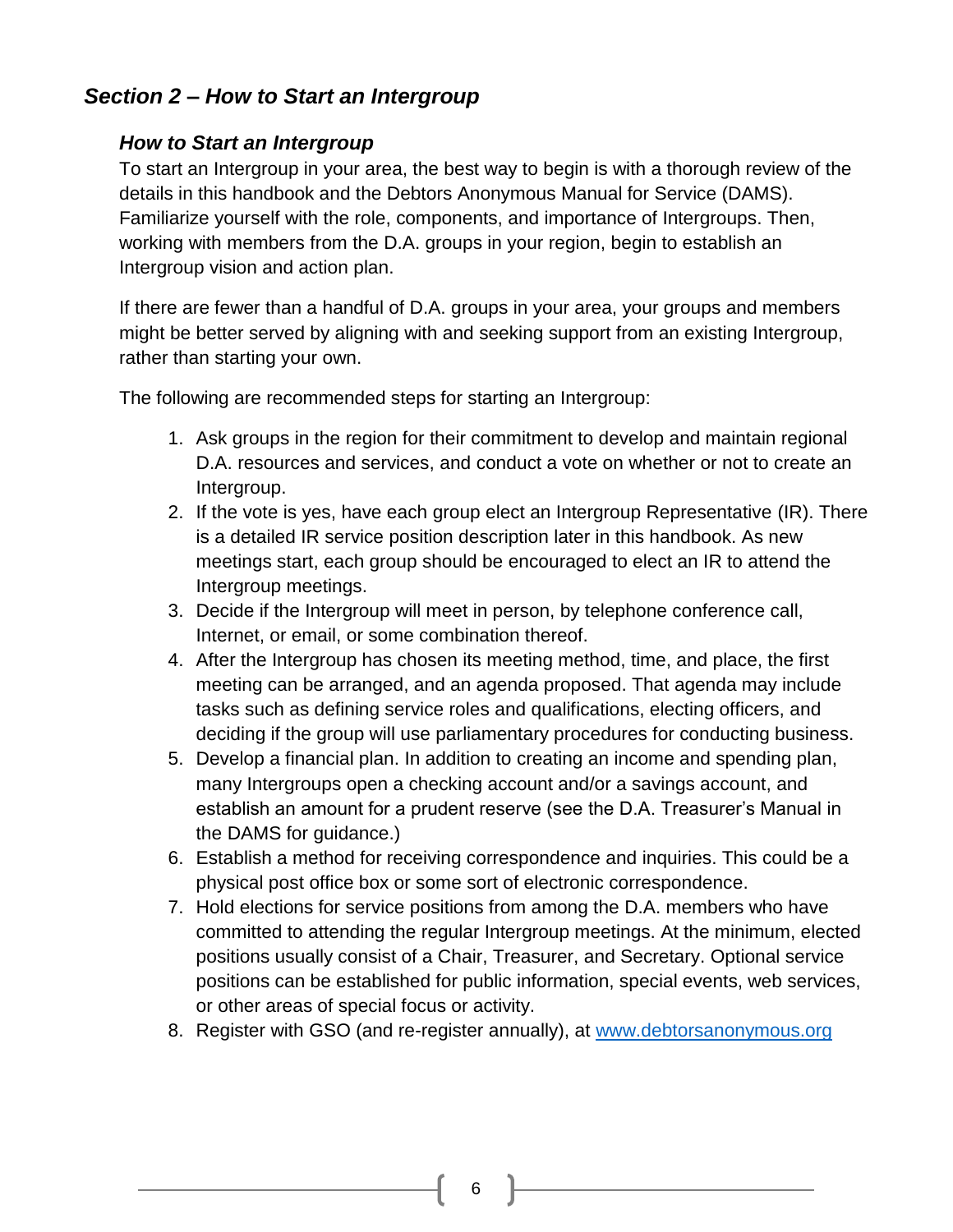A typical monthly Intergroup agenda might open with the Serenity Prayer and introductions, including have each attendee identify any specific services positions they hold at the Intergroup Level. Some groups read their Intergroup mission statement. Other groups use a format similar to a regular D.A. meeting: for example, opening with a reading from the Twelve Steps, Twelve Traditions, Twelve Concepts, and/or the D.A. Promises.

An essential component of a D.A. Intergroup meeting is a review of the Intergroup's finances. The Treasurer generally offers a report that includes a summary of income and spending activity for the month just passed and a comparison to the Intergroup's spending plan.

Income categories may consist of donations from groups and individuals, sale of literature, and proceeds from workshops and special events.

Spending categories may include the cost of maintaining a telephone line or voicemail service, a website, and a Post Office box; rent or donation to the meeting space if applicable; donation to GSO; the cost of copying and mailing flyers and meeting lists; workshop and event expenses; a collection for an Intergroup Service Representative fund, if applicable, to send an ISR to the annual World Service Conference; and a prudent reserve. Some Intergroups also collect funds through the year and distribute them among the groups to help them send GSRs to the Conference.

Next, Intergroup committee chairs generally give reports and follow up on previous action items. Some Intergroups make time for each meeting representative to report on the status of his or her group. Finally, old business and new business are addressed, followed by a discussion of meeting concerns or other D.A. service topics. Also, many Intergroups have a 7th Tradition collection as part of their meeting.

The Secretary records minutes and action items during the meeting, then distributes those minutes to participants after the meeting. If the Intergroup meets in person, the Secretary brings copies of the minutes to the next meeting.

Below is a typical format for an Intergroup meeting:

- 1. Welcome and Serenity Prayer
- 2. Introductions, including identifying Intergroup service positions held
- 3. Approval of prior minutes
- 4. Call for agenda items
- 5. Treasurer's report
- 6. Committee reports
- 7. Old business
- 8. New business
- 9. Close with Serenity Prayer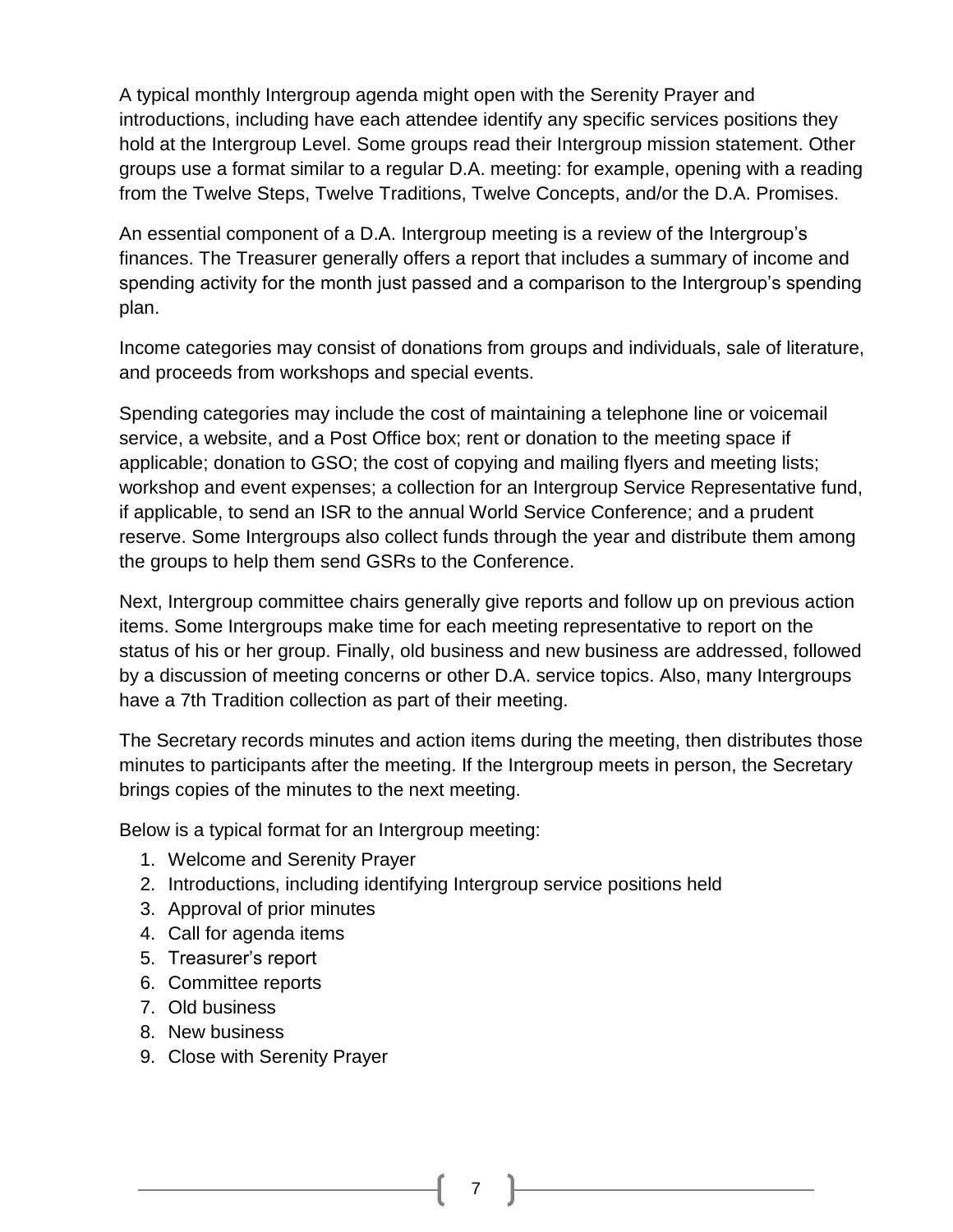# <span id="page-7-1"></span><span id="page-7-0"></span>*Section 3 – Intergroup Attendees and Officers*

#### *Intergroup Attendees*

Like all of D.A., the primary purpose of members involved with Intergroup service is to carry the message of D.A. recovery to the compulsive debtor who still suffers.

Intergroups generally consist of:

- Intergroup Representatives, who represent individual D.A. meetings in the regional area
- Other interested D.A. members

The following qualifications and experience have been found to make for effective Intergroup members:

- Commitment to their own D.A. recovery and to service as part of that recovery
- Understanding the Twelve Steps and the Twelve Traditions
- Ability to work in harmony with others, even amid controversy,
- Understanding the difference between majority rule and group conscience by substantial unanimity
- Willingness to work within the group conscience

#### <span id="page-7-2"></span>*Typical Intergroup Officers*

- Chairperson
- Vice Chairperson
- Secretary
- Treasurer

#### <span id="page-7-3"></span>*Other Positions Commonly Established in Intergroups*

- Public Information Chairperson
- Special Events Chairperson
- Webmaster
- Literature Coordinator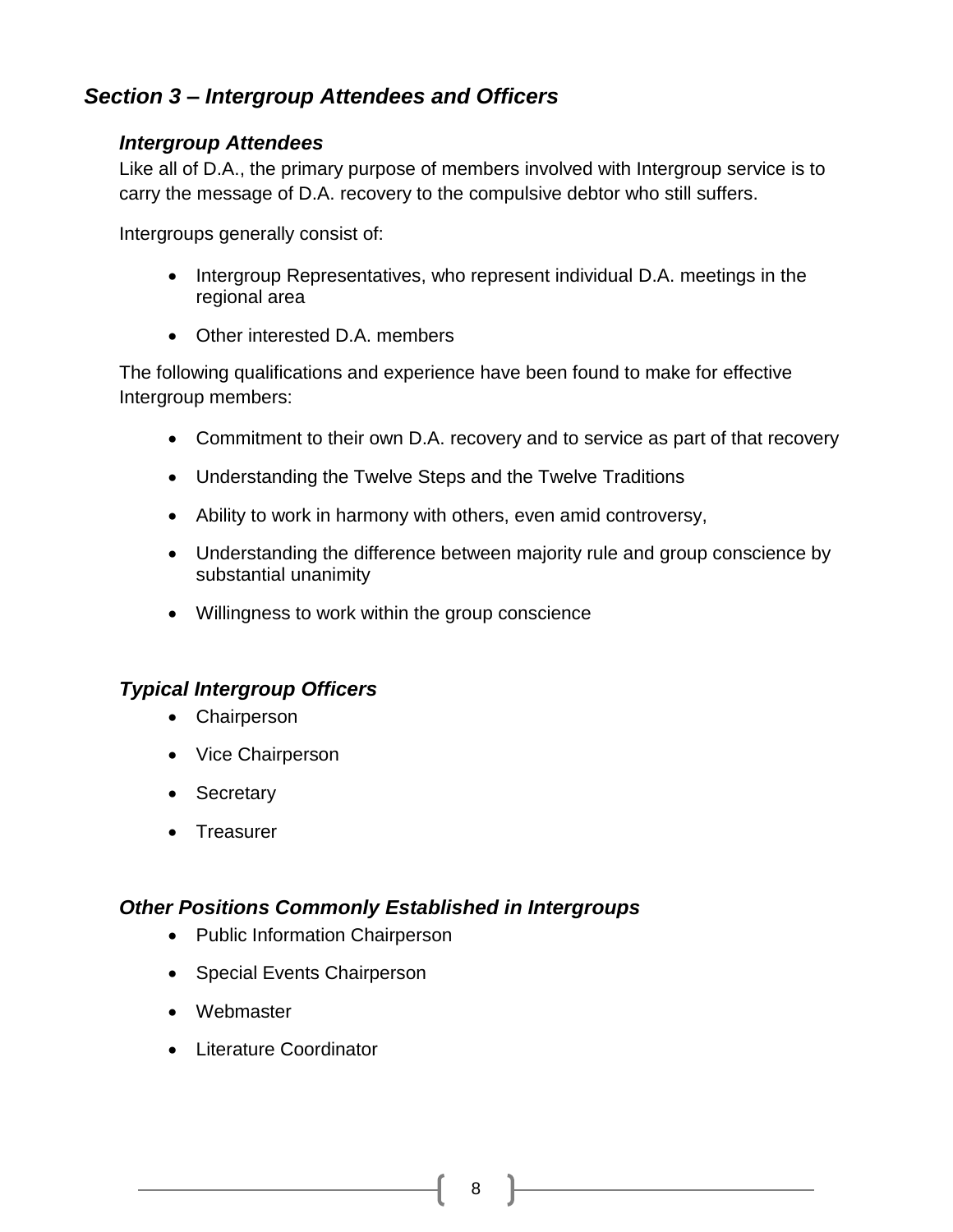# <span id="page-8-0"></span>*Additional Positions Established in Some Intergroups*

- Email Announcement Coordinator
- Venue Booker
- Literature Storage Coordinator
- Newsletter Editor
- Phone Coordinator
- Mailbox Coordinator
- Archivist

## <span id="page-8-1"></span>*Officer and Service Position Elections*

It is recommended that Intergroups conduct elections in December of each year, for the upcoming service year. Some groups read information aloud prior to the elections about the open service positions. If a position becomes vacant during the year, the Intergroup can address re-filling the position as a regular agenda item.

# <span id="page-8-2"></span>*Rotation of Service Positions*

A common fear of D.A. members is that they will over-commit themselves, either short term or long term. One antidote for this fear is the principle of rotation of service. It is recommended that no member stay in any service position, or at Intergroup, for too long. Long-time service without rotation can lead to complacency and immobility for the individual, and stagnancy for the group. There can be a resistance to new ideas and a sense that nothing should be changed. While the phrase, "If it ain't broke, don't fix it," has some validity, this thinking has sometimes been used as an excuse for inaction by those in long-term power or authority.

At the world service level, delegates are each strongly discouraged from serving more than two terms as GSR or ISR, and trustees are *prohibited* from serving more than two terms. An Intergroup might consider setting similar limitations.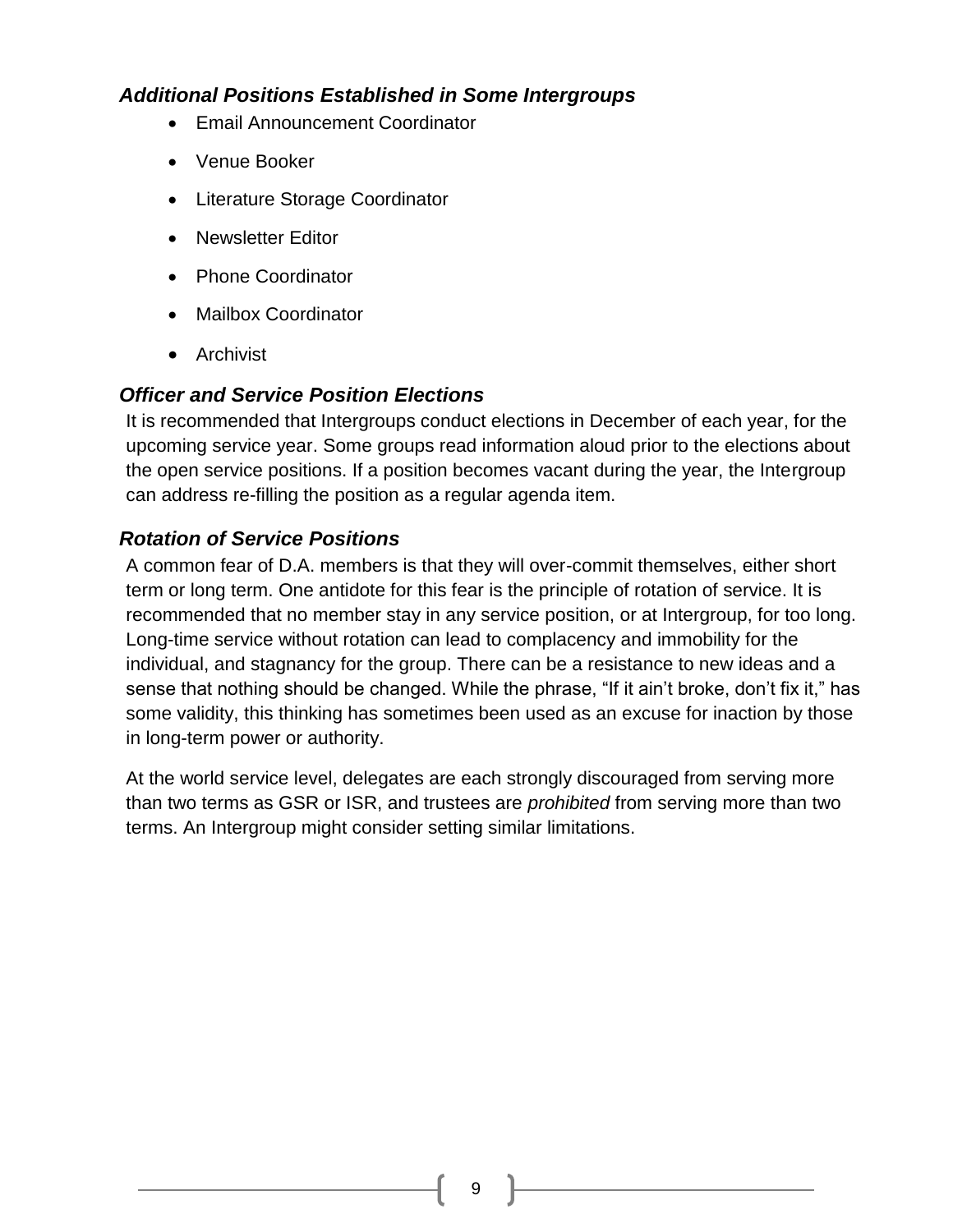# <span id="page-9-1"></span><span id="page-9-0"></span>*Section 4 – Intergroup Officer Service Descriptions*

## **Intergroup Chairperson***:*

**Suggested Term of Service***:* 1 or 2 years

**Suggested Qualifications:** The Chair should have volunteer leadership experience beyond the group level. ideally two or more years' experience in D.A. Intergroup or WSC service. The Chair needs a sound understanding of the Twelve Steps and the Twelve Traditions. Communication skills, leadership qualities, and sensitivity to the wishes of Intergroup members and groups throughout the region are also important. The Chair should be actively attending a D.A. or B.D.A. meeting. Experience with parliamentary procedures is helpful.

**Responsibilities***:* The Chairperson leads the Intergroup meetings. The Chair either prepares an agenda in advance or leads the group in the development of an agenda during the first part of the meeting, then encourages all attendees to participate in discussions and decision making. The Chair facilitates the discussion of issues and pending decisions. The Chair typically does not make motions or vote.

# <span id="page-9-2"></span>**Intergroup Vice Chairperson:**

**Suggested Term of Service***:* 1 or 2 years

**Suggested Qualifications:** Same as for the Chairperson.

**Responsibilities:** The Vice Chairperson assumes responsibilities of the Chair when they are unavailable.

## <span id="page-9-3"></span>**Intergroup Secretary:**

## **Suggested Term of Service:** 1 or 2 years

**Suggested Qualifications:** The Secretary should be organized and have good followthrough. Computer skills and previous service in groups or Intergroup or World Service are useful. The Secretary should be actively attending a D.A. or B.D.A. meeting.

The Secretary helps ensure that Intergroup meetings run correctly, accurately and efficiently. The Secretary may request reports from Intergroup members ahead of time when relevant. In addition, the Secretary sends multiple announcements/invitations to Intergroup meetings and events. Moreover, the Secretary types the minutes on her or his own laptop at the Intergroup meeting or writes the minutes by hand and then transcribes them later. The minutes are then emailed to Intergroup members within one week of each meeting for feedback, additions, and/or corrections.

## <span id="page-9-4"></span>**Intergroup Treasurer:**

**Suggested Qualifications:** The Treasurer preferably has freedom from incurring new unsecured debt for two or more years and actively attends D.A. or B.D.A. meetings. Bookkeeping and/or financial skills are critical to fulfilling the position. Organizational capabilities to establish and maintain an accurate accounting of the Intergroup's financial records and current state are key.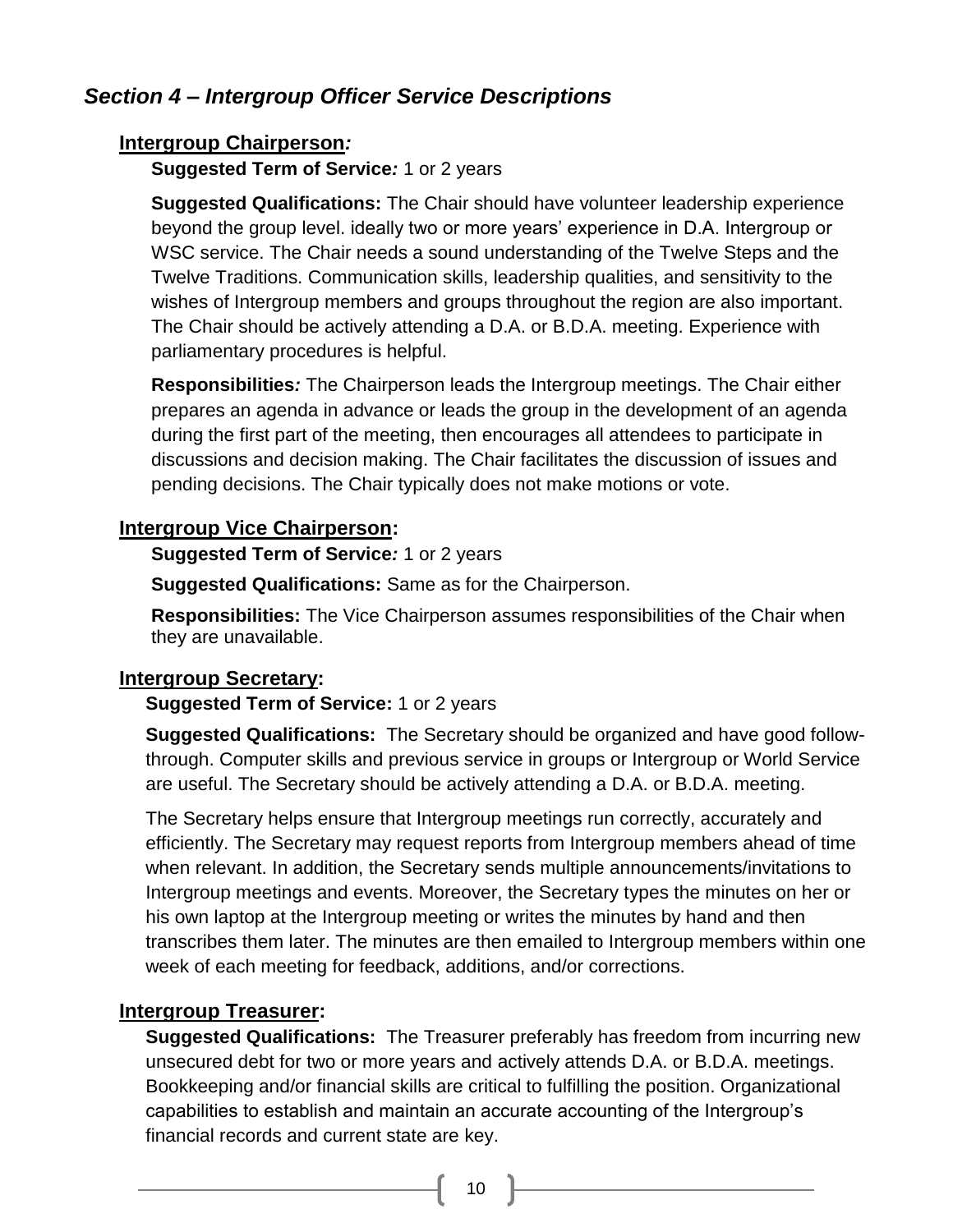## **Term of Service**: 1 or 2 years

**Responsibilities**: The Treasurer is a trusted servant and guardian of the Intergroup's solvency; responsible for the Seventh Tradition and ISR Fund collections at each Intergroup meeting, balancing the bank accounts, keeping accurate records of income and expenses, paying Intergroup's expenses, and making contributions on behalf of Intergroup (per the group's conscience) to other D.A. service bodies including GSO. The Treasurer reports Intergroup's financial activities and balances at monthly meetings, explains variances from expectations, and helps Intergroup members to make financial decisions.

## <span id="page-10-0"></span>**Intergroup Literature Coordinator:**

**Suggested Qualifications**: The Literature Coordinator should have familiarity with D.A. and B.D.A. literature.

#### **Term of Service:** 1 or 2 years

**Responsibilities**: The Literature Coordinator should be organized enough to keep good, clear inventoried records. The Literature Coordinator maintains consistent inventory levels of D.A. books, pamphlets, bookmarks, and other written materials published by D.A and sells literature to groups, members, and/or professionals requesting the literature. Having a safe place to store the literature inventory and money received is part of the responsibility. Finally, the Literature Coordinator calculates the shipping cost and sales tax for each item and creates a pricelist, making sales, recording, and reordering easier.

## <span id="page-10-1"></span>**Intergroup Public Information Representative:**

**Suggested Qualifications**: The Information (PI) Representative should be enthusiastic and passionate about D.A.'s 12th Step work. The PI Representative is best served by a few years' membership in the D.A. program. The PI Representative should be organized enough to keep good, clear records and comfortable reporting progress at monthly committee and occasional group business meetings. Delegation skills are vital to the success of this position.

#### **Term of Service:** 2 years

**Responsibilities:** Most importantly, the PI Representative develops outreach opportunities, whether by outreach to the media, helping professionals, the public, or other organizations. More information can be found in the DAMS under Chapter Four – Public Information Outreach.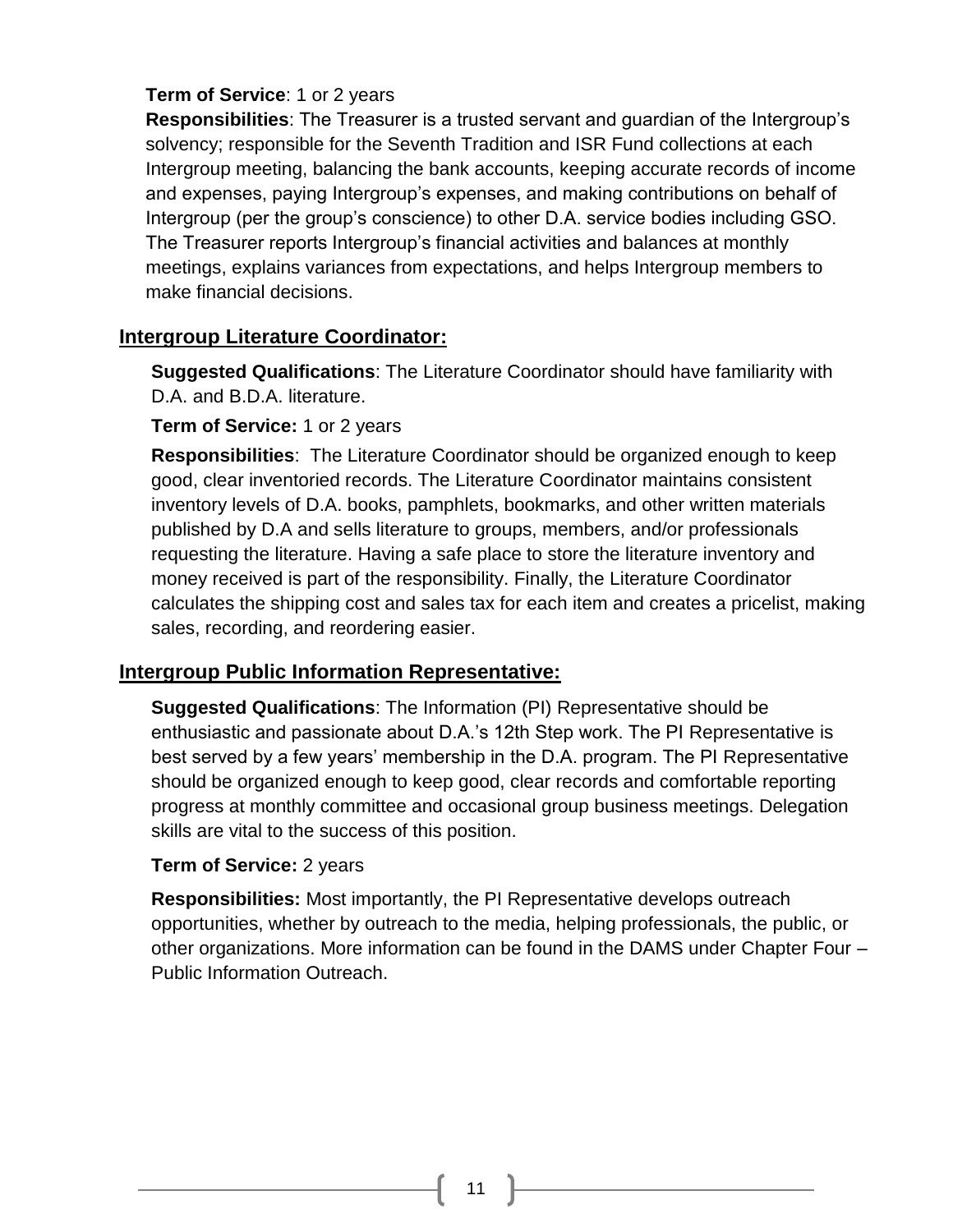# <span id="page-11-0"></span>**Intergroup Special Events/Workshop Co-Chairs:**

**Suggested Qualifications:** The Special Events Co-Chairs should express the fun and gratitude we experience because of D.A. recovery. We recommend co-chairs for this often demanding position. Event planning and volunteer management experience are useful.

#### **Term of Service:** 1 or 2 years

**Responsibilities:** The Special Events Co-Chairs plan and orchestrate at least one annual fundraising event for the ISR Fund. There may be additional Special Events or workshops, sometimes as fundraisers for the ISR Fund, sometimes not. More information can be found in the DAMS.

## <span id="page-11-1"></span>**Intergroup Webmaster:**

**Suggested Qualifications:** The Webmaster typically has web marketing and social media experience or is very willing to learn and develop such skills. Delegation skills are vital to the success of this position.

#### **Term of Service:** 1 or 2 years

**Responsibilities:** The Webmaster oversees the Intergroup website. Most importantly, the Webmaster works with Intergroup members to ensure the website functions within Intergroup's group conscience decisions and D.A.'s Traditions and Concepts. The Intergroup website is intended to support carrying the D.A. message both to those who still suffer and those who have already found and are recovering in D.A.:

**Public Outreach:** In keeping with our Eleventh Tradition, Intergroup websites are often used as the primary resource to spread the word about D.A. to regional media (TV, radio, newspapers, Internet sites, etc.). In cooperation with the Intergroup PI Committee, the website also includes information for helping professionals, as well as regional churches, libraries, crisis hotlines, and other Twelve-Step Fellowships.

**In-reach to the D.A. Fellowship and the Regional D.A. Community:** D.A. Intergroup websites are used to inform the local, regional, national, and international membership of D.A. about Intergroup activities and events. These events include retreats, workshops, meeting anniversary celebrations, days of sharing, etc. Intergroups share this information by maintaining active and accurate calendars of meetings and events, including fliers and notices provided by regional meetings and other Intergroups.

One D.A. Intergroup shared their website objectives (based directly on D.A.'s Twelve Traditions):

- 1. To encourage unity between groups and members throughout our region.
- 2. To subtly (but surely) express the spirituality of our program and to provide resources for trusted servants to allow for better and more confident service.
- 3. To embody D.A.'s responsibility pledge: "I pledge to extend my hand and offer the hope of recovery to anyone who reaches out to Debtors Anonymous."